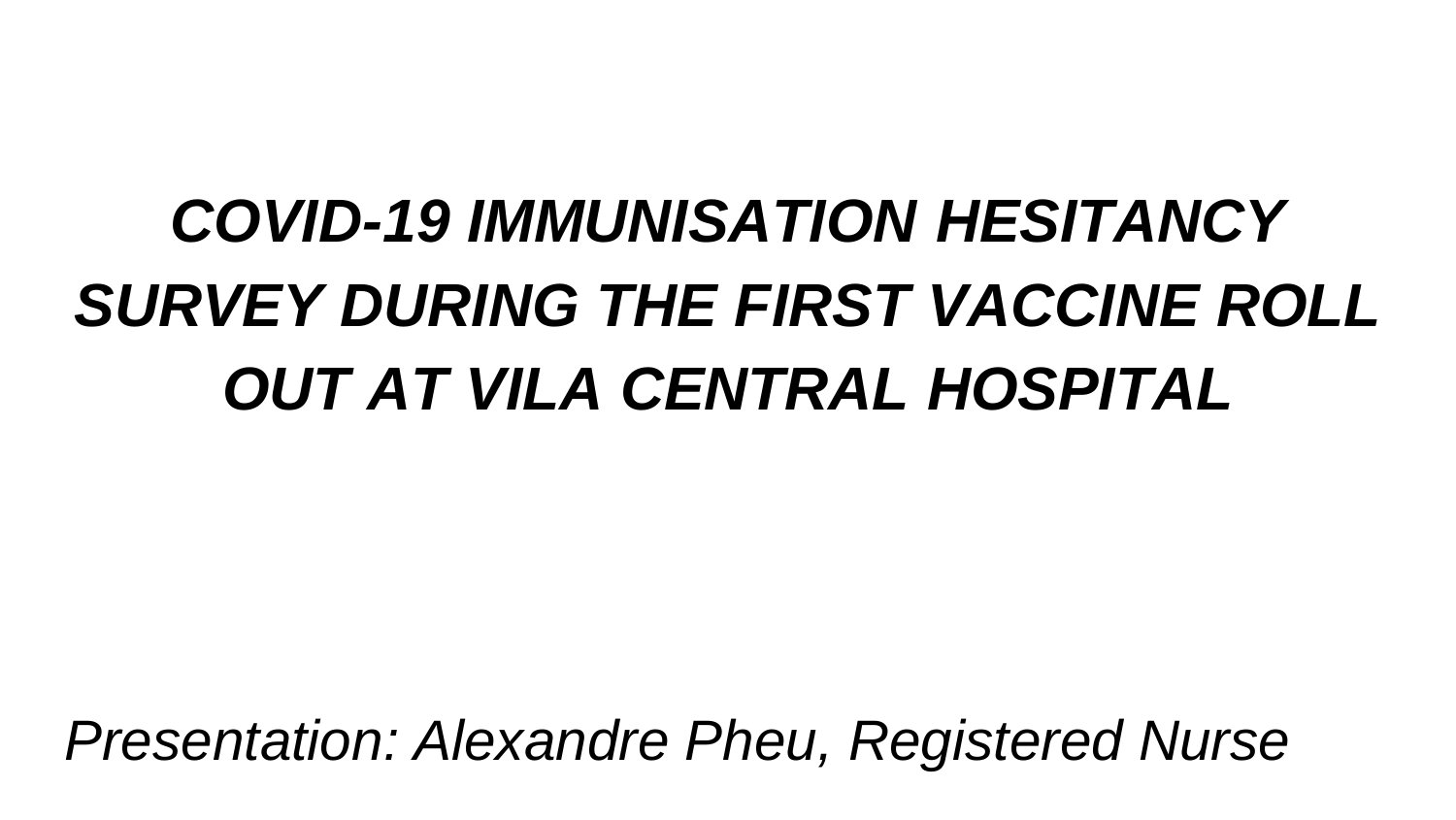# RATIONALE

- 1. WHO declared COVID-19 pandemic
	- On the 11 of march 2020 : 118,000 cases in 110 countries
	- $\circ$  On the 16 september 2021 226,236,577 cases (including 4,645,548 deaths) in 178 countries(*<https://covid19.who.int>*)
- 2. COVID-19 vaccination importance
	- Reducing transmission into the community
	- Reducing hospital admission
	- Front line workers exposed to COVID-19 environment.
- 3. The aim of the vaccine hesitancy survey :
	- Understand VCH workers common concerns about the COVID-19 Vaccine
	- Identify effective means and practice to improve vaccine uptake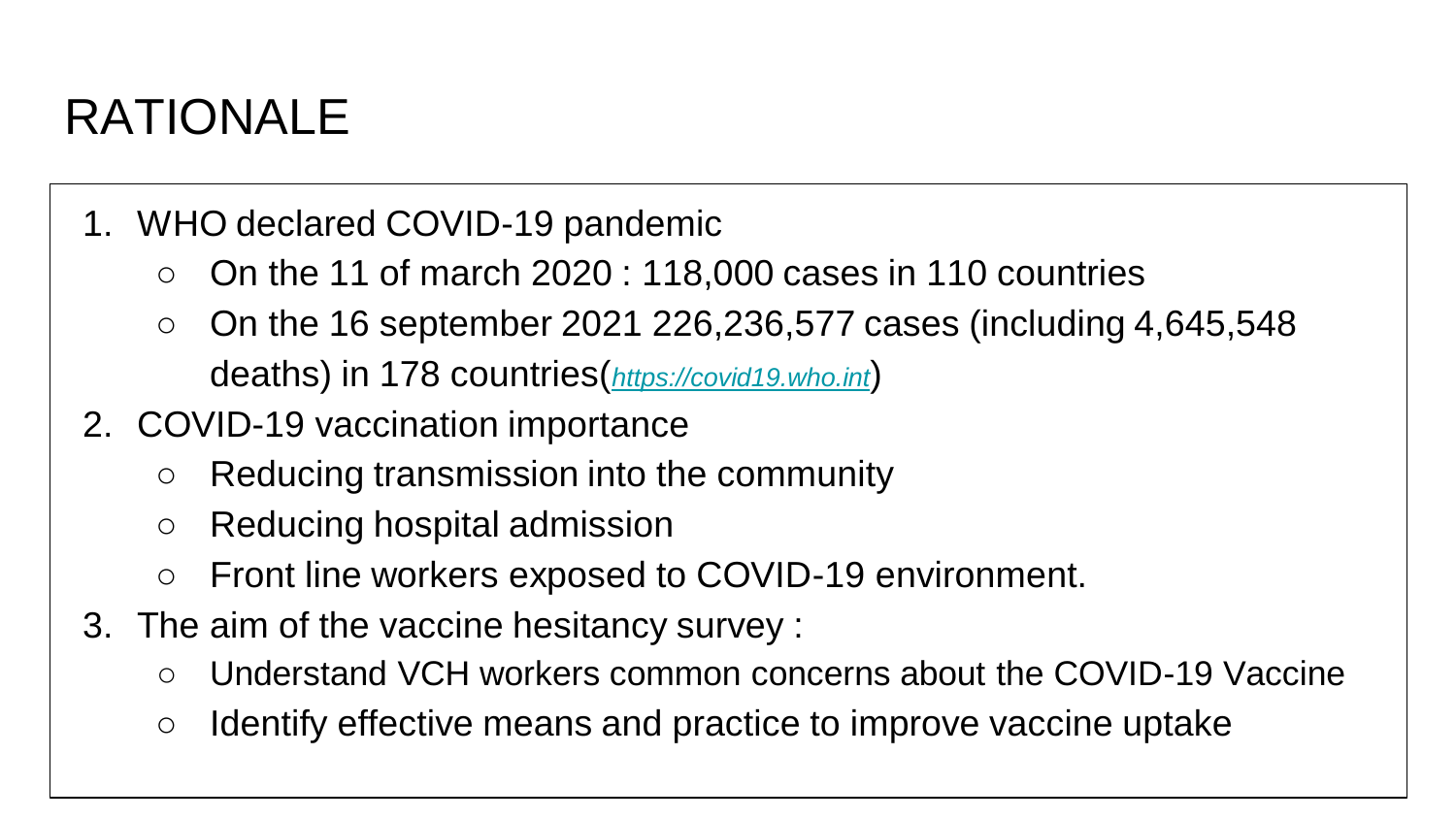#### **METHODS**

- 250 questionnaires sent from the 21/06/21- 28/06/21 across 24 departments at the Vila Central Hospital.
- Anonymous survey composed of 6 questions about their first dose vaccination status
- Triggering main 8 reasons for not receiving the vaccine and suggestions for increasing vaccine compliance

- 153 respondents were given back.
- 44 participants reported that they did not take the vaccine.
	- Of the 44 responses we were interested in :
		- Their knowledge and attitudes related to the COVID-19 vaccine (personal believes/ clinical knowledge/ medical condition/ others…)
		- The attitude if the vaccine was offered in the Vila Central hospital
		- Their suggestions on increasing their confidence with the COVID-1 vaccine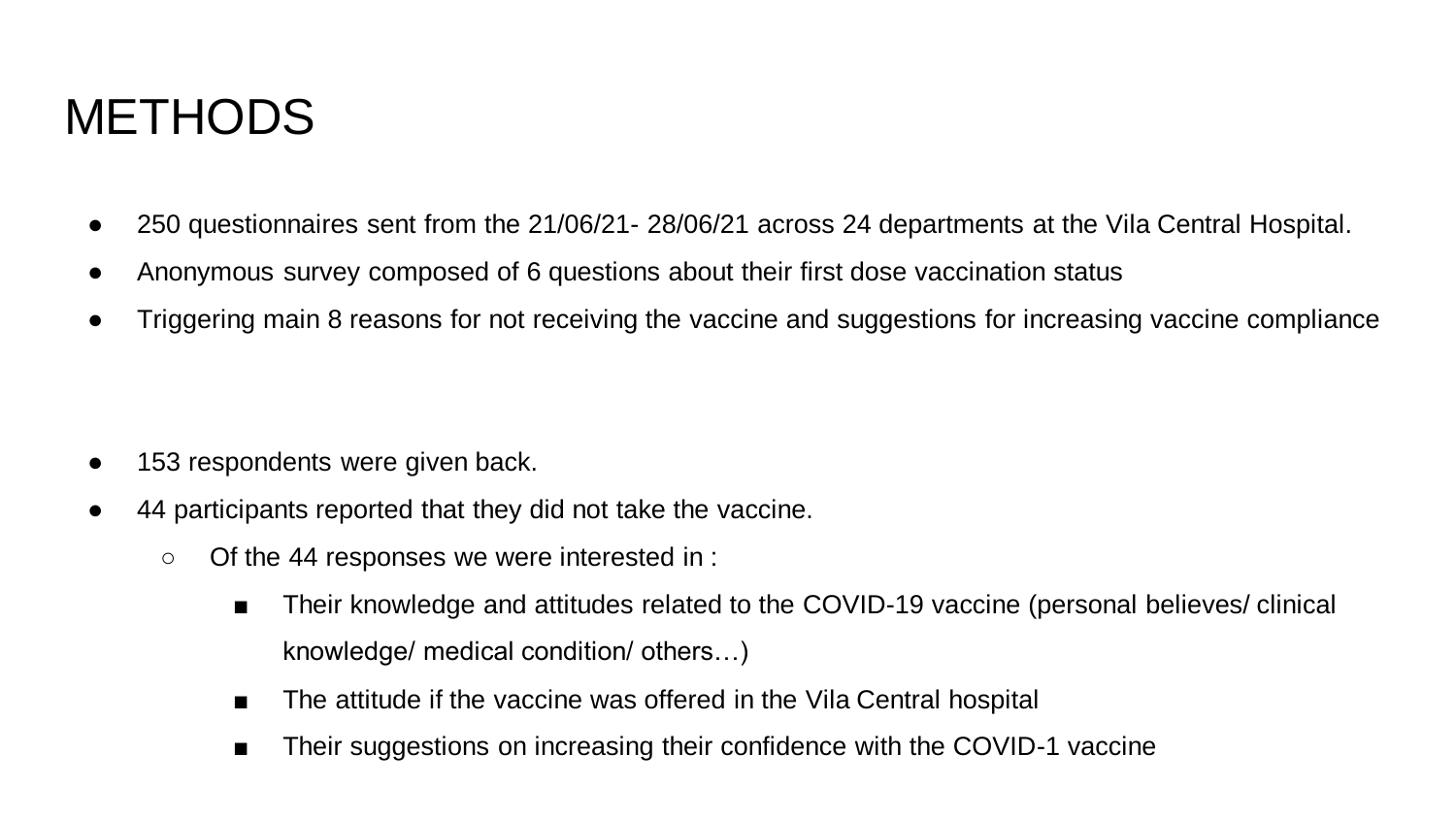# SET QUESTION OF "WHY NOT"?

"Have you had your first dose of COVID 19 vaccination?"

"NO"

Tally of question:

- **Safety Concern**
- **Against My Religious Beliefs**
- **Against My Cultural Beliefs**
- **Worried About Side Effect**
- **Not Enough Information On Vaccine**
- **Not Worried About COVID-19**
- **Pregnancy or Breastfeeding**
- **Heard Rumours About Vaccine**
- **Previous Bad Experience With Vaccine**

Others: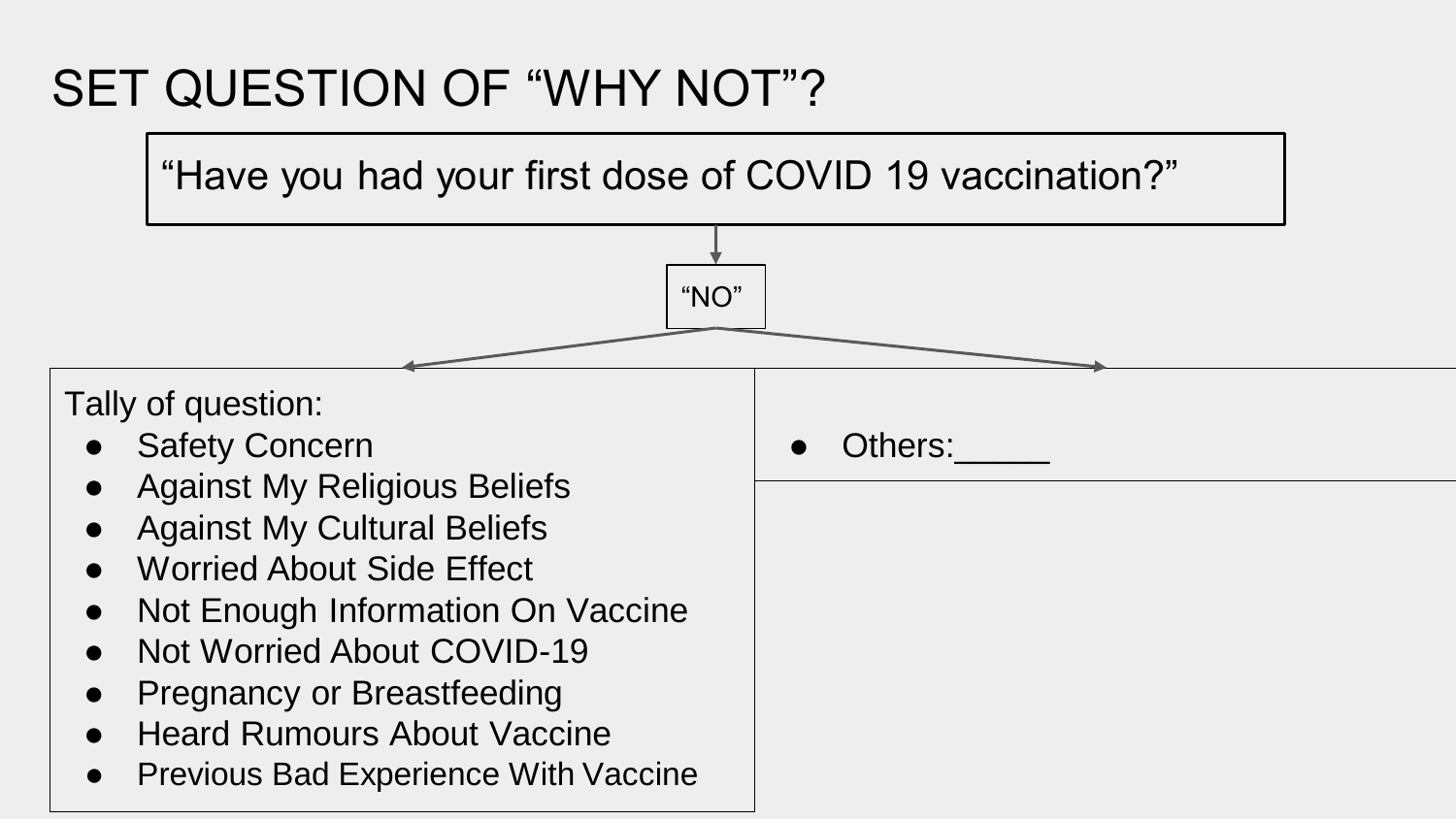# SUGGESTION ?

If vaccination was offered at VCH would this make you more likely to have a vaccination?



Open Answers

Any other suggestion(s) to make you more confident in being immunised?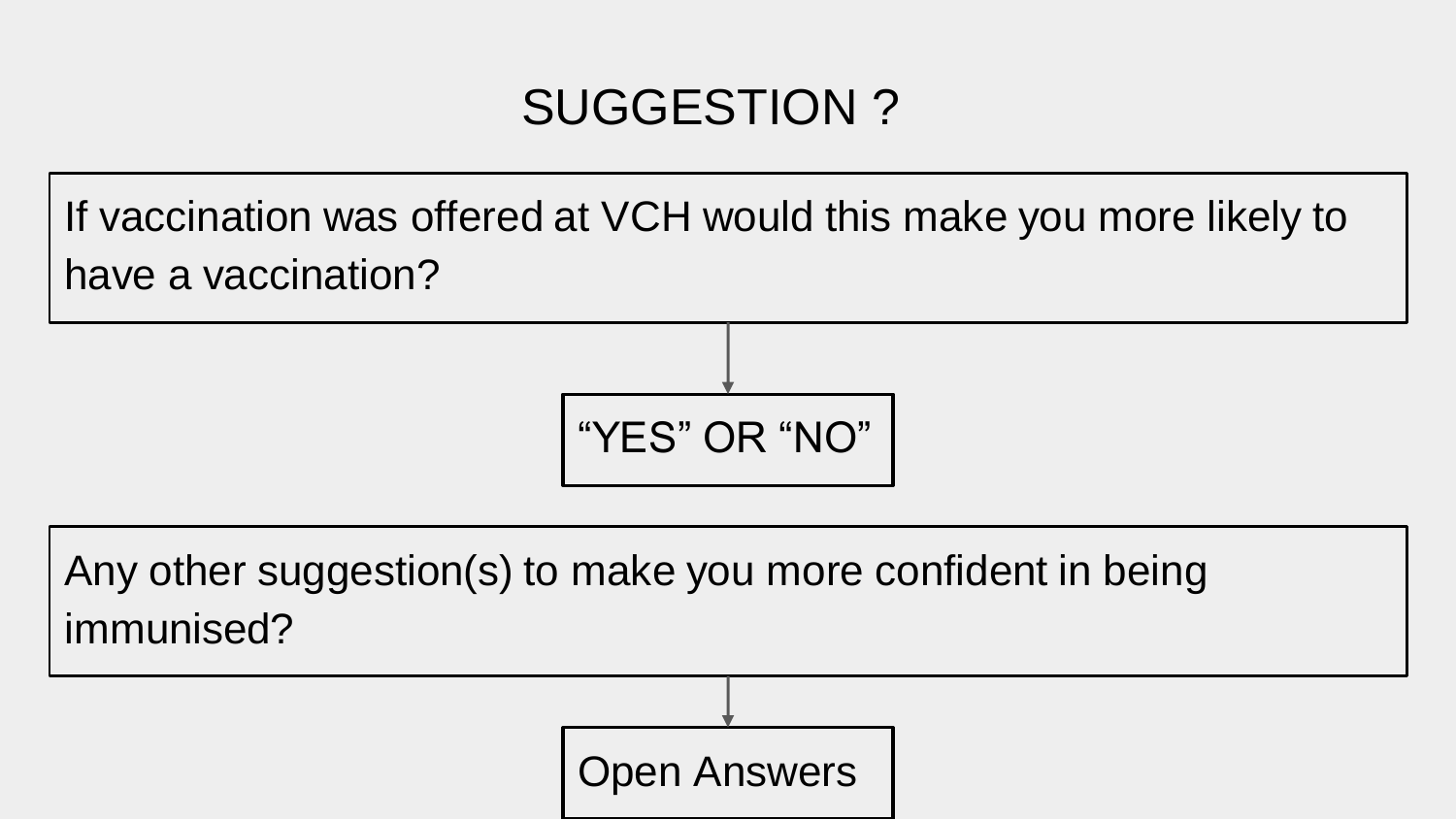# Summary of responses of 42 people who responded "NO" to the vaccination status.

Worried about Side Effects Not enough information on vaccine Other health reason Safety Concern Pregnancy or Breastfeeding Heard rumours about Vaccine Against My Religious and Cultural beliefs Not worried about COVID-19 Prefer another vaccine (sino pharm)

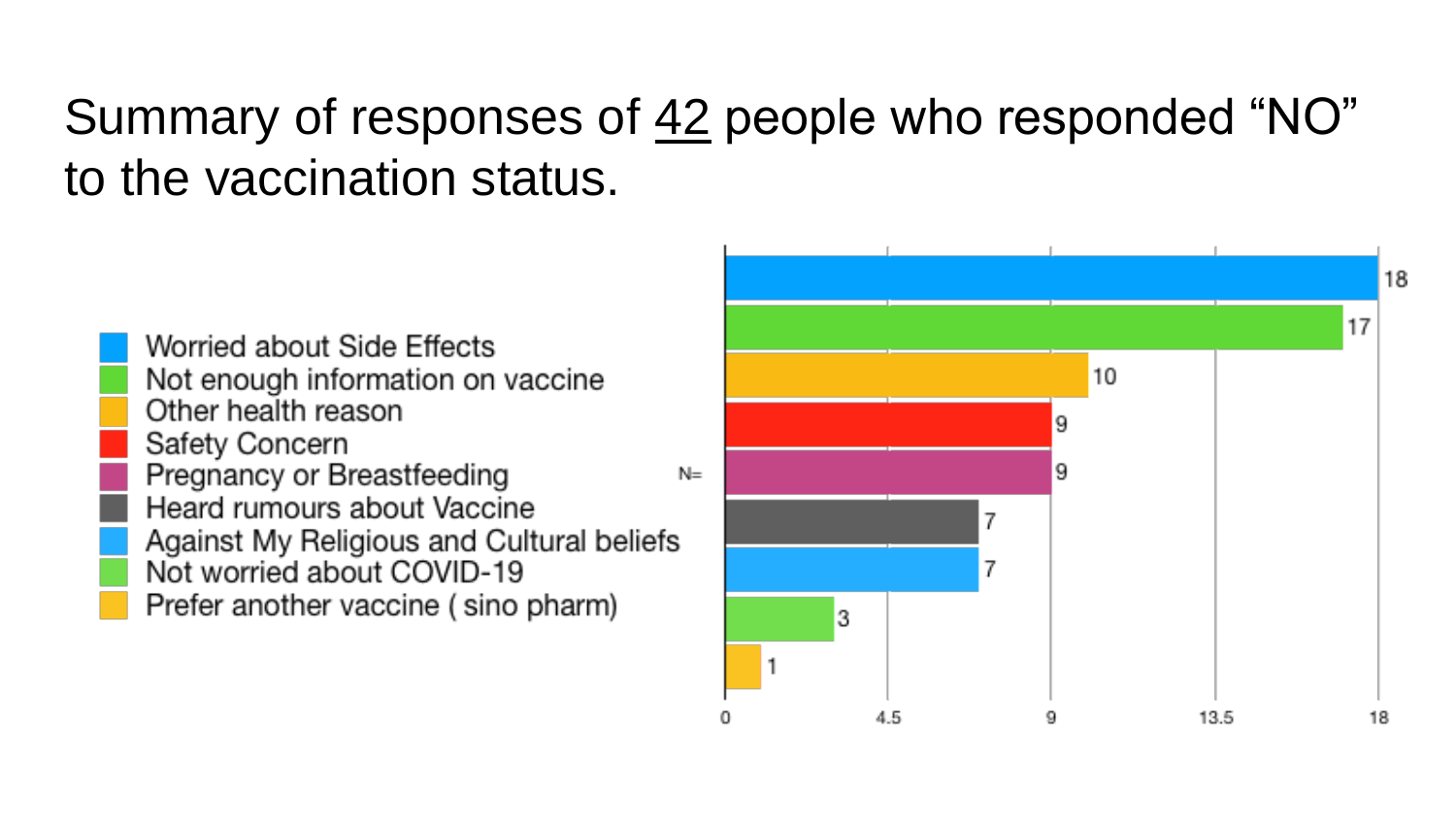#### Responses of 44 people if they were offered the vaccine at the Vila Central Hospital.

If vaccination was offered at VCH would this make you more likely to have a vaccination?

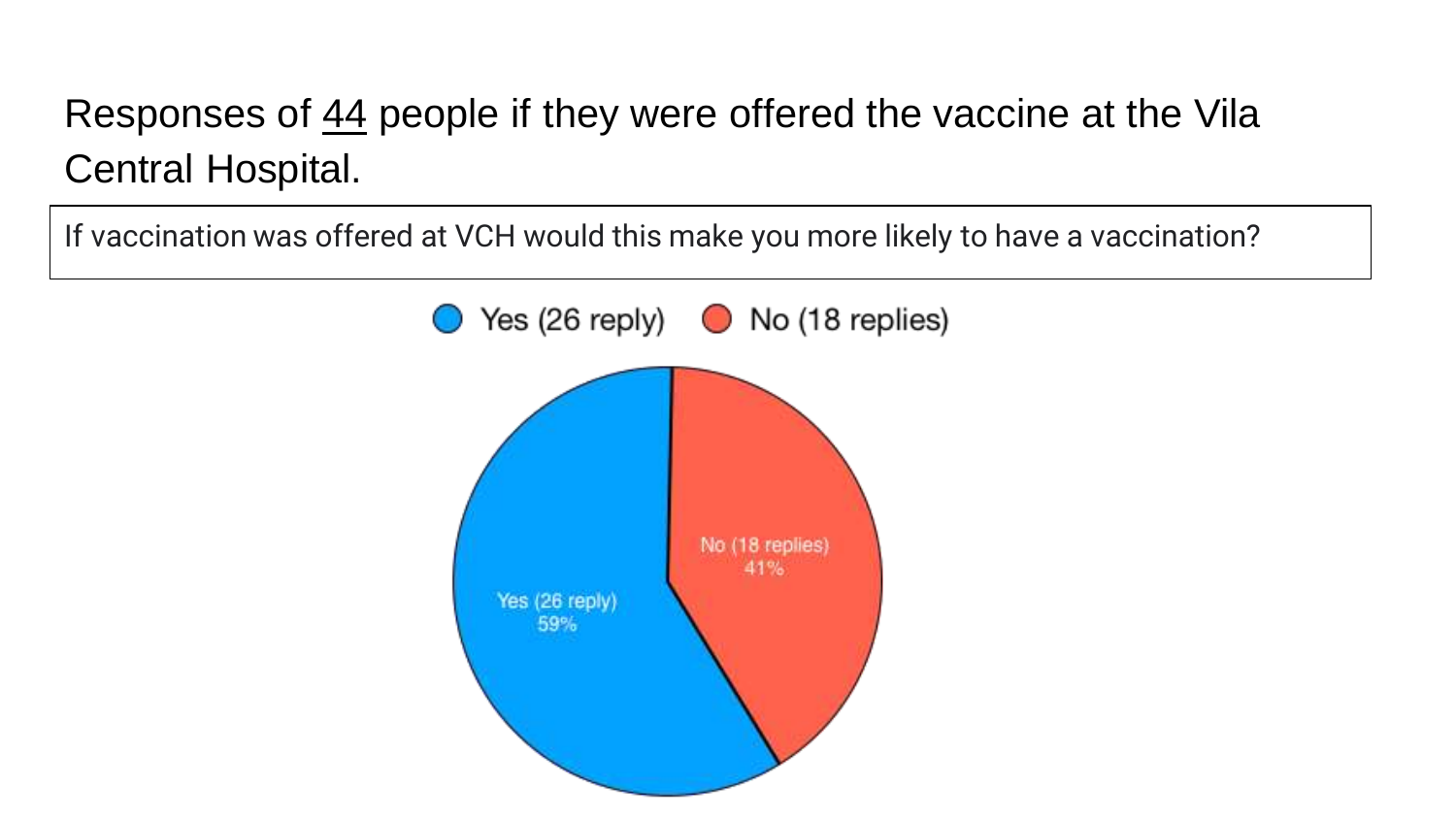# 44 people who said "NO" to the vaccination, 25 response about participants hesitancy

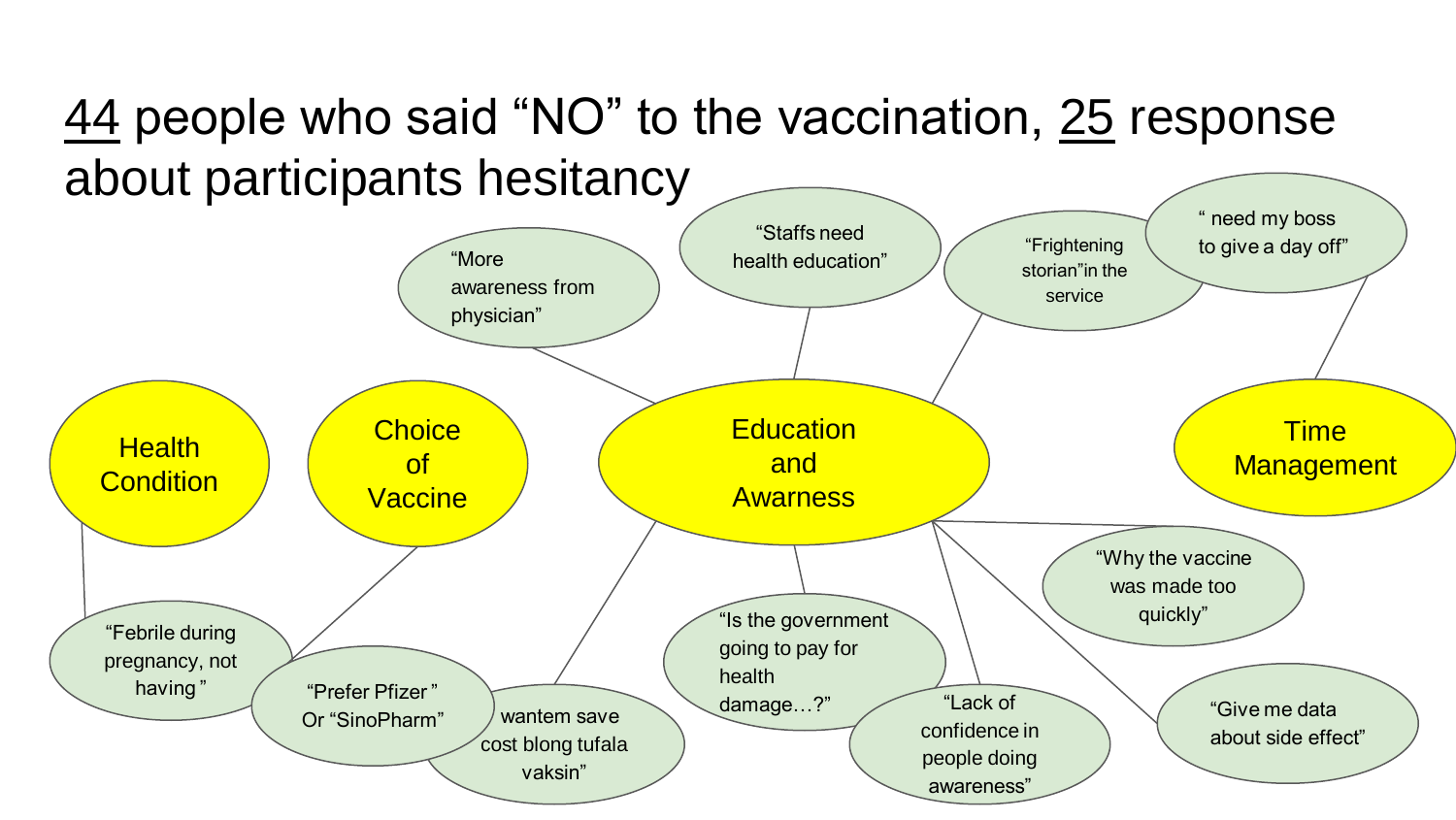#### QUALITATIVE FEEDBACK MAIN SUGGESTIONS

Awareness given by health professionals (i.e Physician) during a public health

awareness campaign for HealthCare Worker.

Confidence and trust about the safety by providing accurate communication

(i.e. studies, sources, data ).

Basic Immunisation knowledge up to date review for Health Care Workers.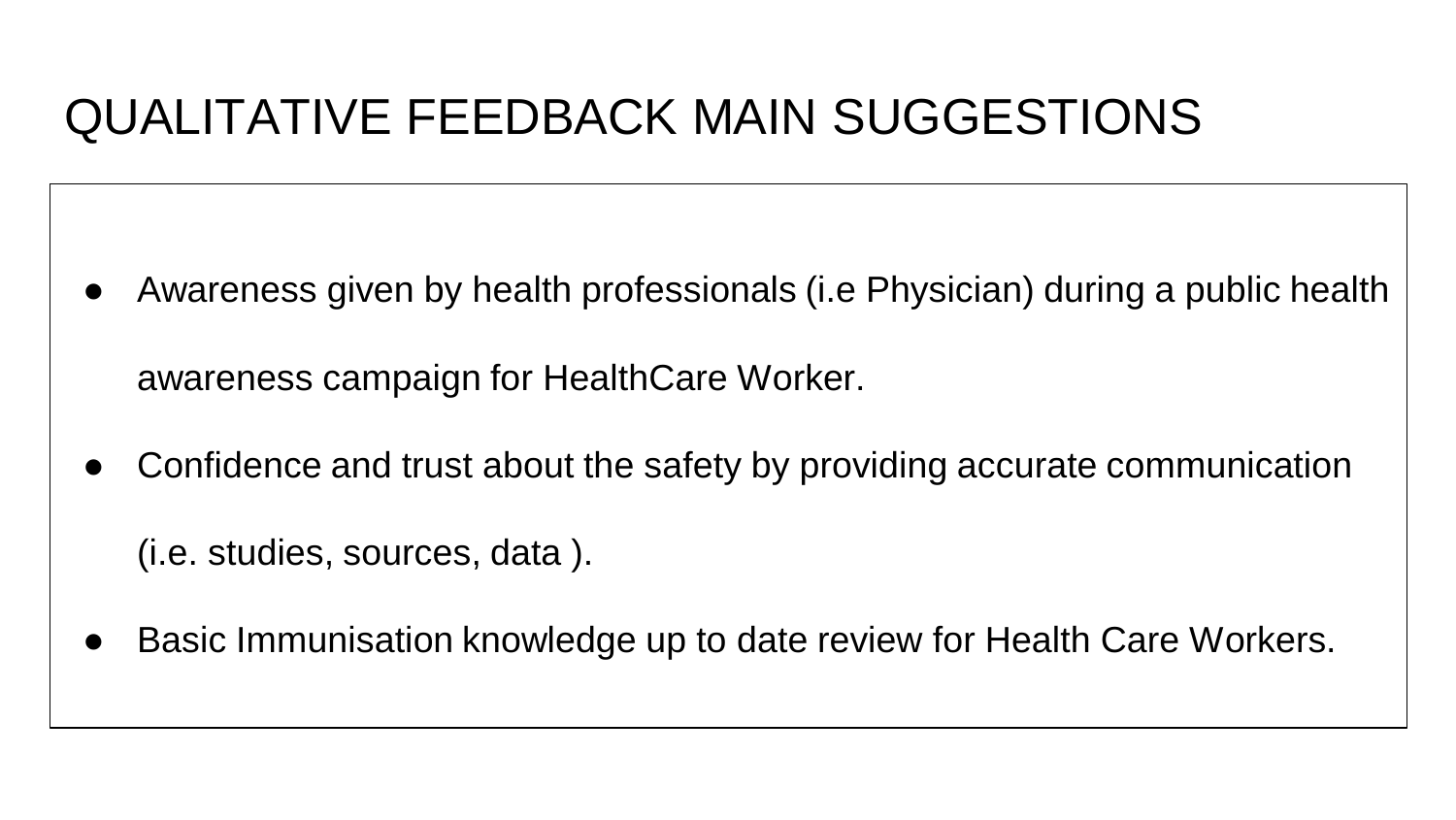#### 3 KEY POINTS

- 1. Main concern about side effects, a lack of information about the vaccine, anecdotal evidence or rumours about the vaccine, concerns about their safety, and for cultural or religious reason.
- 2. Hesitancy can be alleviate if the vaccine would have been dispensed in the Vila Central Hospital.
- 3. Confidence in Health Care Worker in vaccination uptake can be improve by pertinent clinical education and access critical source of information.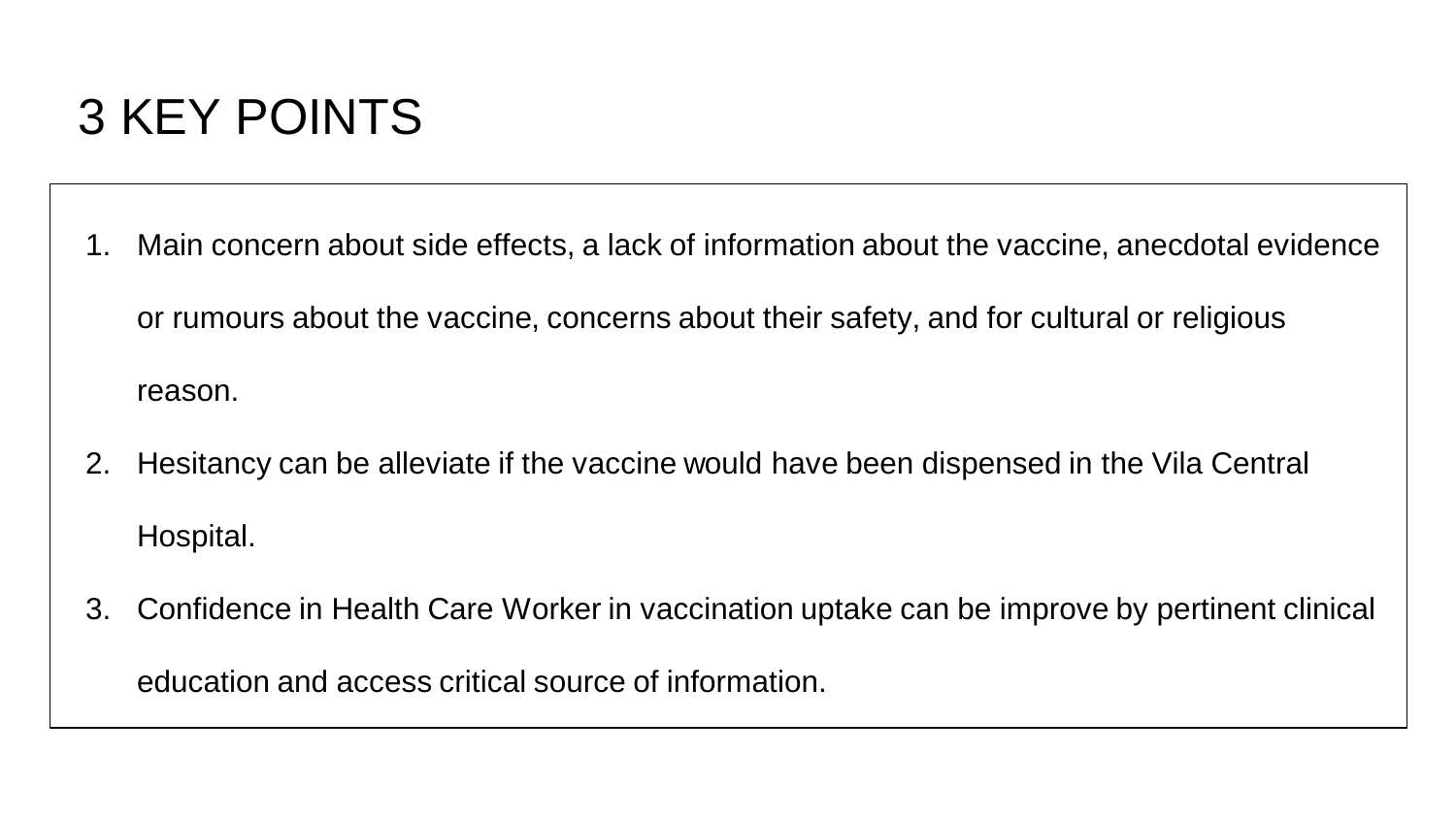# **CONCLUSION**

Limitation:

- Time of evaluation:
	- Beginning of the vaccination roll out.
	- 153/250 VCH employees assessed.

Overall message:

- Public health servants' fears are due to limited critical education are key drivers towards vaccine hesitancy.
- Implications for future up to date education about vaccination campaigns roll out.
- Immunisation compliance comes with the confidence of the knowledge that has been communicate by institution.